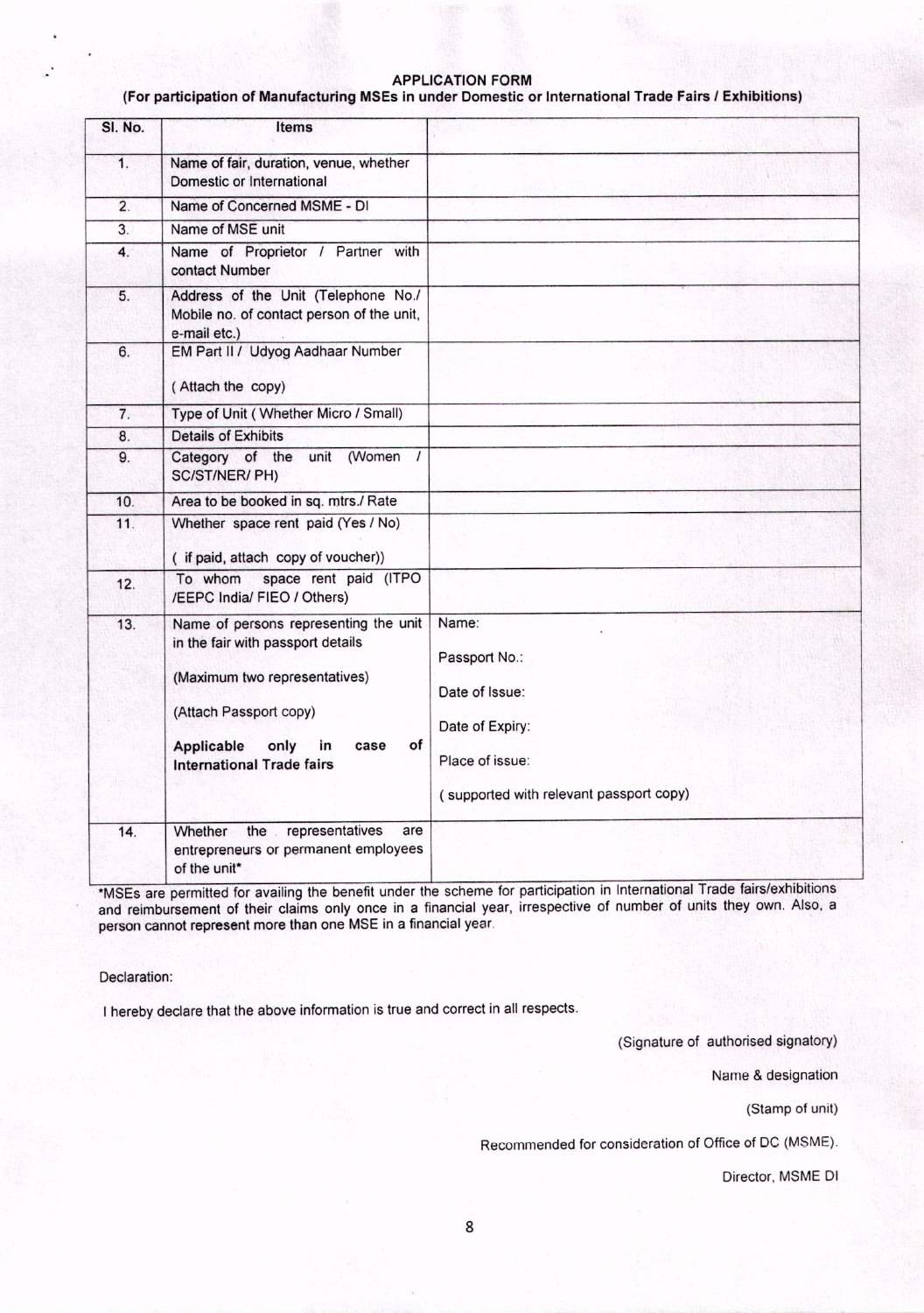# CLAIM FORM (AFTER THE EVENT) FOR REIMBURSEMENT UNDER MATU SCHEME

|                                  | 2.<br>3.                                                  | <b>Bar Code</b>                                                                             | (Use separate form for claims for each component)<br>Name of the MATU component (please tick the appropriate box):<br>1. Domestic Trade Fairs/Exhibitions<br><b>International Trade Fairs/Exhibitions</b> |                                                              |                           |                                                        |  |  |
|----------------------------------|-----------------------------------------------------------|---------------------------------------------------------------------------------------------|-----------------------------------------------------------------------------------------------------------------------------------------------------------------------------------------------------------|--------------------------------------------------------------|---------------------------|--------------------------------------------------------|--|--|
|                                  |                                                           |                                                                                             | DETAILS OF PARTICIPANT UNIT                                                                                                                                                                               |                                                              |                           |                                                        |  |  |
| 1.<br>Name of the Applicant Unit |                                                           |                                                                                             |                                                                                                                                                                                                           |                                                              |                           |                                                        |  |  |
| 2.                               |                                                           | Complete address, phone, FAX, E-mail including name of the proprietor/partner               |                                                                                                                                                                                                           |                                                              |                           |                                                        |  |  |
| 3.                               |                                                           | EM part-II / Udyog Aadhaar Memorandum Number                                                |                                                                                                                                                                                                           |                                                              |                           |                                                        |  |  |
| 4.                               | Category of the entrepreneur (General/Women/SC/ST/NER/PH) |                                                                                             |                                                                                                                                                                                                           |                                                              |                           |                                                        |  |  |
| 5.                               |                                                           | Type of the unit (micro/small)                                                              |                                                                                                                                                                                                           |                                                              |                           |                                                        |  |  |
| 6.                               | Category of the Unit (Manufacturing / service)            |                                                                                             |                                                                                                                                                                                                           |                                                              |                           |                                                        |  |  |
| 7.                               |                                                           |                                                                                             | Products manufactured/ Service rendered                                                                                                                                                                   |                                                              |                           |                                                        |  |  |
| 8.                               |                                                           | Name of event participated, venue, duration (in case of domestic/international trade fairs) |                                                                                                                                                                                                           |                                                              |                           |                                                        |  |  |
| 9.                               |                                                           |                                                                                             | Feedback about the event attended [about 200 words on unit's letterhead along with<br>photographs] (in case of domestic/international trade fairs/exhibitions)                                            |                                                              |                           |                                                        |  |  |
|                                  |                                                           |                                                                                             | <b>DETAILS OF CLAIMS</b><br>(Rs.)                                                                                                                                                                         |                                                              |                           |                                                        |  |  |
|                                  | Name of<br>scheme                                         |                                                                                             | Items                                                                                                                                                                                                     | No of<br>persons/stall<br>size/<br>(whichever<br>applicable) | Actual<br>expen<br>diture | Amount<br>admissible<br>as per<br>scheme<br>guidelines |  |  |
| 1.                               | <b>Trade</b>                                              | <b>Domestic</b>                                                                             | Contingency expenditure (including travel,<br>publicity & freight)                                                                                                                                        |                                                              |                           |                                                        |  |  |
|                                  | Fairs/                                                    | <b>Exhibitions</b>                                                                          | Space Rent (stall rent) [Maximum booth/stall<br>size of 6 sq. mtr. or minimum booth/stall size<br>by fair organiser]                                                                                      |                                                              |                           |                                                        |  |  |
| 2.                               | Intl                                                      | <b>Trade</b>                                                                                | Air fare                                                                                                                                                                                                  |                                                              |                           |                                                        |  |  |
| Fairs/                           |                                                           | <b>Exhibitions</b>                                                                          | Space Rent (stall rent) [Maximum booth/stall<br>size of 6 sq. mtr. or minimum booth/stall size<br>by fair organiser]                                                                                      |                                                              |                           |                                                        |  |  |
| 3.                               |                                                           | <b>Bar Code</b>                                                                             | One Time Registration Fee                                                                                                                                                                                 |                                                              |                           |                                                        |  |  |
|                                  |                                                           |                                                                                             | Annual Recurring Fee from  to                                                                                                                                                                             |                                                              |                           |                                                        |  |  |
|                                  |                                                           |                                                                                             | Total:                                                                                                                                                                                                    |                                                              |                           |                                                        |  |  |

## DECLARATION

I hereby certify that the above information is correct and is based on the actual expenditure incurred.

- (i) It is also certified that the unit has not claimed/applied for financial assistance from any other Ministry/ Department of the Government of India or any other State Government or any Government Institute/Agency for the above mentioned component of MATU.
- (ii) It is also certified that the air ticket was purchased at the cheapest available economy rates (in case of International Trade Fairs/Exhibitions),

Signature of the Authorised Signatory Name:

Designation:

( Sealof the Applicant Organisation)

Date: Place: